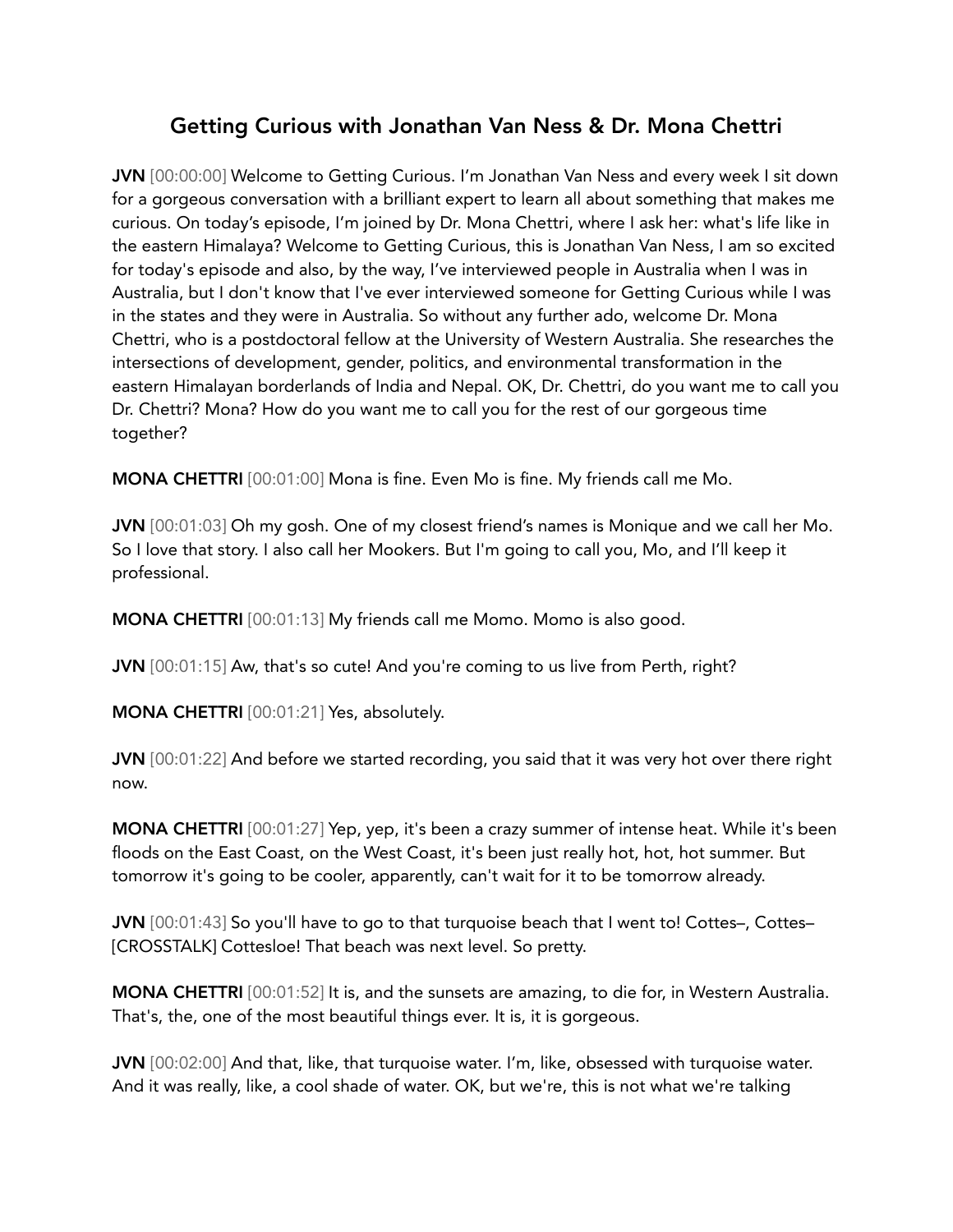about today! We're talking about something that is so interesting. I talk about this a lot on Getting Curious, I come from, like, a cornfield like, a small town of, like, 30,000, 40,000 people. The Himalaya mountains felt like 15 worlds away and, like, something that I only read about in the news, but I didn't really ever understand and I'm so curious about the history and contemporarily, like, what's going on? Which could you be any more qualified to talk to us about this? My word! So can you start off with just letting us know: where are the eastern Himalayan borderlands in the first place?

MONA CHETTRI [00:02:43] I'll try my best to answer your questions because it's quite an expansive sort of a space in terms of geography and in terms of history and of course, in terms of contemporary politics and what's going on and development, etc. But I will try my best.

JVN [00:02:57] And Mona, just to take the pressure off you, queen. This is very, like, you know, you're, like, a literal expert, like, a literal doctor in this. We're talking, like, junior high level. We're talking, like, like, year eight entry level. Like, you don't have to like– we're , we're brand new over here on Getting Curious. So just to start: where are the eastern Himalayan borderlands?

MONA CHETTRI [00:03:16] This is really great that, you know, that you're curious about it because I was curious about why are you curious? Because no one seems to be curious about where we are. You know, a lot of the time, it's mostly just Nepal that people are interested in. Where we come from, where I come from, it's the eastern Himalaya, which stretches from eastern Nepal, then into parts of India, then parts of Bhutan, and then, like, an extended part of the northeast India, the state of Arunachal Pradesh. Of course, in academia, you know, there's never a sort of a consensus on where one begins and one ends. So a lot of people also consider, like, you know, the eastern Himalaya extends all the way to other parts of northeastern India and then towards Myanmar. But the area that I study is eastern Nepal, Sikkim, Darjeeling. Have you heard of Darjeeling, the Darjeeling tea? [CROSSTALK] And then Bhutan.

JVN [00:04:10] The countries that encapsulate, like, the eastern Himalayan borderlands, could, like, are parts of India, Bhutan, Nepal.

MONA CHETTRI [00:04:19] And, and also China, you know, like, or the Tibetan Autonomous Region, the TAR, parts of it can also be considered eastern Himalayas. These are all political borders, but if you think of it in terms of geography, it's the same mountain region. The mountain is stretched. And it's not just the mountains, it's the valleys and the plains also that make up the eastern Himalayas. The idea of borders in that region comes with the British, because the British cannot handle that there is no hardcore border, right? Like, you know, the villagers one day, like, say, "Well, this is a part of Bhutan." The next day, they'll be, like, "Oh, we're a part of Sikkim," right. These are very liminal spaces, and it's, like, it's just, like, you know, the British are, like, "Oh my God, what is going on here? So we need to make sure that we have borders, like, hardcore borders," and so that's when it starts to come into the region,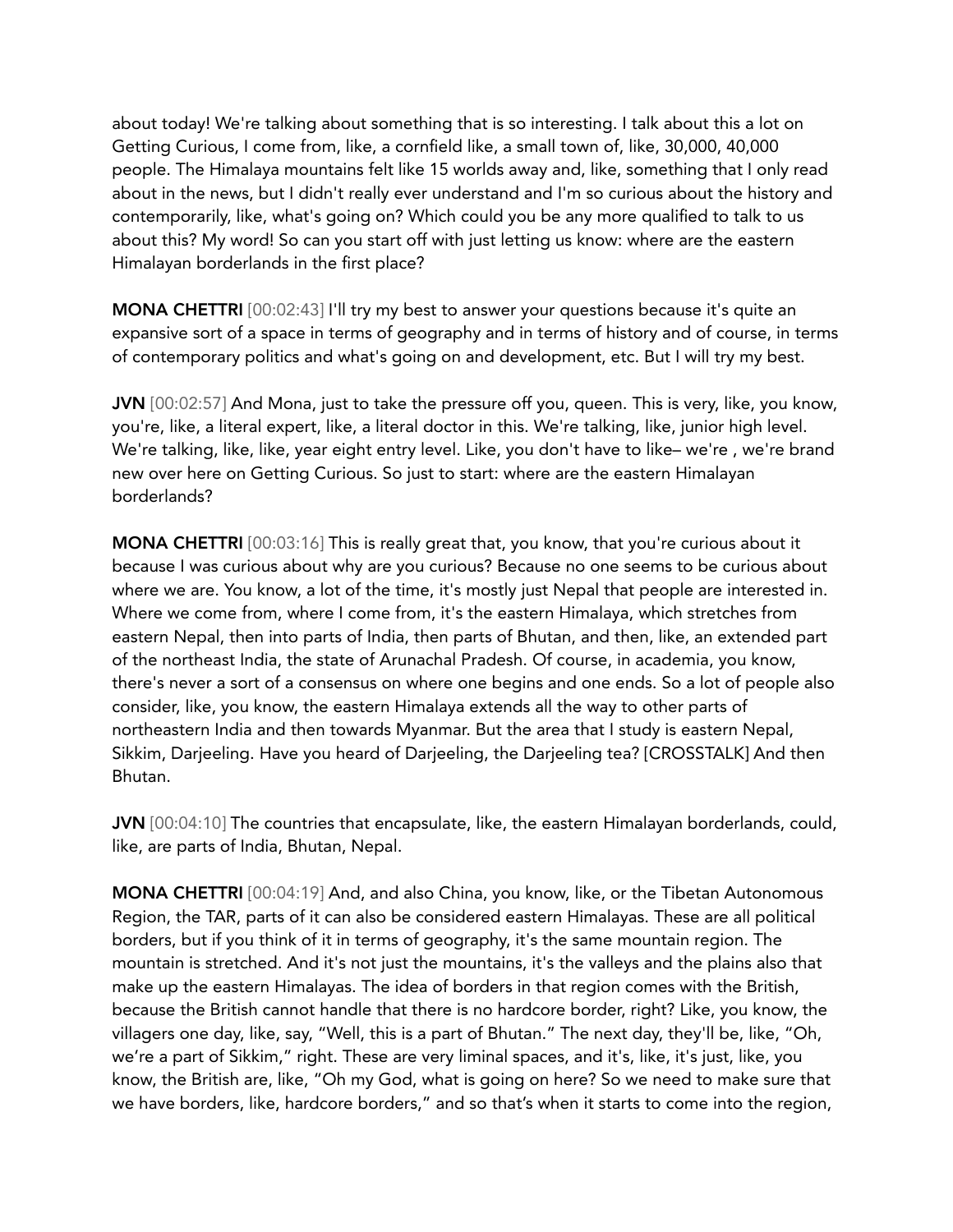that's when borders come. And so this is like, starting in the late 18th and early 19th century and then towards the early 20th century, we see solidification of, of the British being there in the region permanently.

JVN [00:05:23] We also got to do this fierce episode of Getting Curious about, like, not ancient Chinese history, but, like, early Chinese history. And one thing we learned there was that it was, like, it was, like, much smaller than what is, like, contemporary, like, mainland China. So prior to the British, what was happening, like, in eastern Himalaya, like, before they came?

MONA CHETTRI [00:07:42] The thing is, we like to think in terms of history, in terms of dates and things like that, right, specific dates. But what we've also got to understand is that a lot of the time, no one was actually writing these things down. Right. So a lot of our history is actually oral history. Right. So that's just a thing to keep in mind when we talk of, you know, specific dates, especially, you know, historical dates. "This was the date of coronation," because a lot of the times what we find out is also that, you know, a lot of it is manufactured, right? So that's just something to keep in mind, especially in the context of cultures that have had only oral history. So before the British came, if we were to, like, look at the history, the sort of, "what we know, or what we read," and because just like you, I, I, I learned about Sikkimese history or the history of eastern Himalayas only after I left Sikkim, because I'd never studied that in school or anything. And the history that we study is mostly of the kings. So, "Which king came after this and that," right? So we never learned a lot of the social history. But what was going on there was that, yes, there were principalities, there were rulers, and then it was a feudal system. And there were different ethnic groups that were living there in Sikkim.

And of course, again, this is a tricky situation because a lot of politics, contemporary politics, is related to who was there first and who belongs to that space. So it's quite contentious to say "who was there technically first," right? But of course, according to history and oral history and written history, we had, like, Indigenous, a few Indigenous groups who are living there. The kings that we had in Sikkim, for instance, and the kings in Bhutan, also, they came to Tibet. Right. So there was a lot of cross-migration. There was a lot of family contact. There was a lot of religious connection. The Buddhism that, that came to Sikkim, Bhutan. It came to Tibet. Right. So these are interconnected that we have, and this is an important thing when we think of the region is that for a long time, we've been seen as remote and backward and very far away. But what has actually been going on is that we've had our own connections. It's a cultural crossroad. So our connections are more with Tibet, rather than with the Indian mainland, more towards the, the north and the east. And in contemporary times: our popular culture is more influenced by Korean pop. Right, it's K-pop, all of that is super, super big. And those are influences more than, you know, the regular South Asian influences. So that's really interesting in how this continues, even how these sorts of connections that we see way back in the past have transformed, but also, like, you know, are continuing in its own new, exciting forms.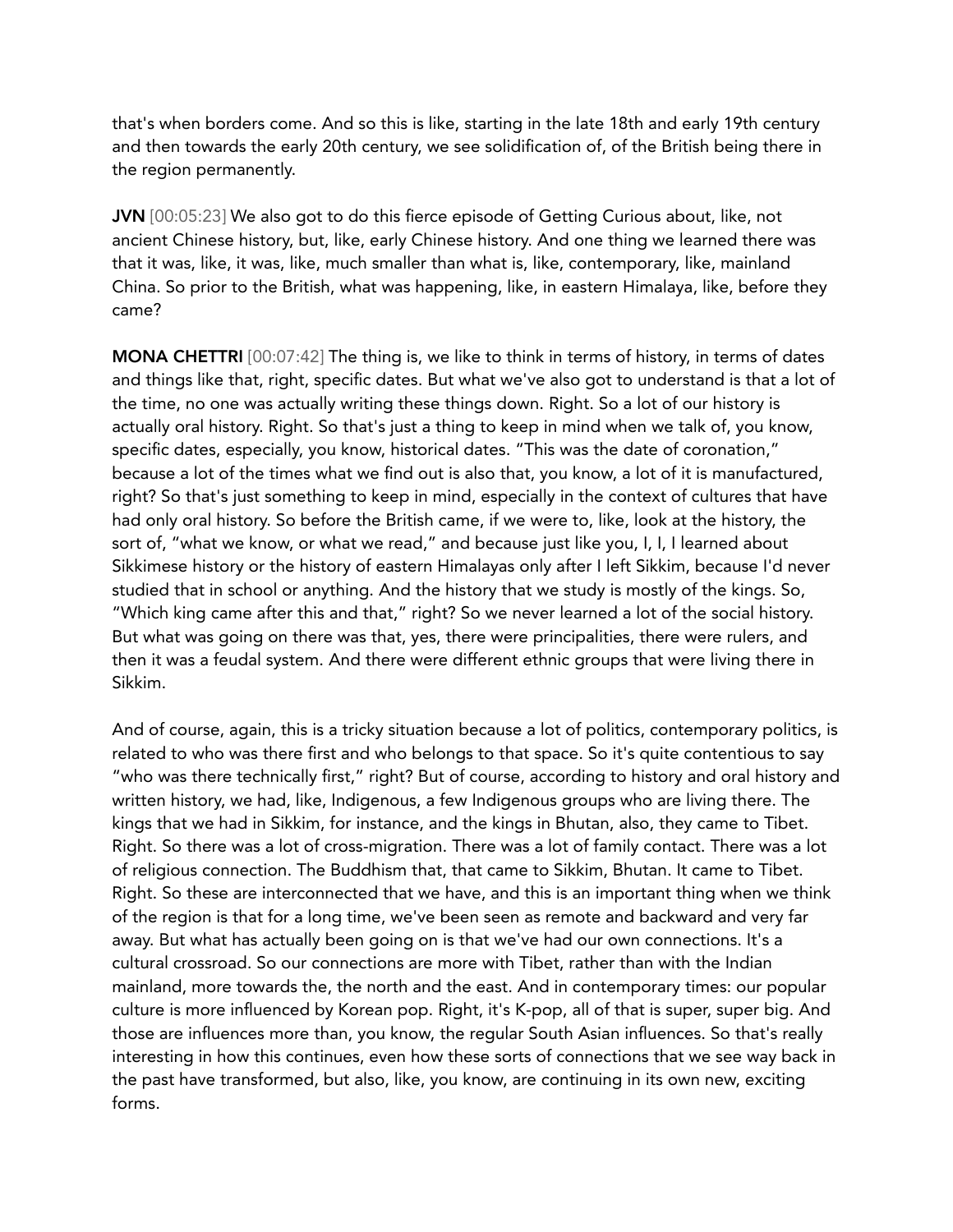JVN [00:08:39] Okay everyone, if you're not driving right now, I just encourage you to, like, if you can. I just, like, had to pull up a map because I was just, like, "Queen. I got to get all up in this map, like…" So interesting. I cannot even stand it, so cool.

MONA CHETTRI [00:08:54] So the British had their own agenda for different states. With Sikkim, for instance, it was an access to Tibet. So they wanted to open trade with Tibet. So the way–, so the colonization process was completely different there. It wasn't even, like, as it was in other parts of India. Darjeeling, for that matter, was actually, it used to be a part of Sikkim, but that was colonized for tea plantations. Right. So the history of British intervention, so you say, and colonization in the, in the, in the in that region is very varied and it depended on what the agenda of the British was at that time for that region. Another way colonization continues to live on in the region is through schools and educations and religion, actually. So a lot of Christian missionaries came into the region. They opened schools. And these were, like, and they're still very, very prestigious schools even now. So a lot of people want to send their kids to these sort of schools that have been opened by missionaries, right? So the legacy of colonization still continues to live there. And actually, our last queen was an American: Hope Cooke. She lives in the states. You've definitely got to meet her.

JVN  $[00:10:08]$  I don't understand how an American became a queen of somewhere and then didn't get super famous. We're obsessed with, like, someone who goes and becomes a queen.

MONA CHETTRI [00:10:14] Well, she was.

JVN [00:10:17] I hate it about myself, but I do love a little royalty moment. I hate it that I love it, but I do. I don't know what my problem is.

MONA CHETTRI [00:10:23] So there's a, there's a Nat Geo from March 1963, and it's all about the wedding of the royal family of Sikkim and Hope Cooke is there.

JVN [00:10:35] She's giving Brooke Shields.

MONA CHETTRI [00:10:38] Yeah, she was super, and she's here.

JVN [00:10:41] So now that I, and hopefully all of us, understand better, like, geographically where Sikkim, Darjeeling and then, like, East Nepal are, is, like, the UK, like, more popular in some places where they're, like, "Oh yeah, they did us a solid," in other places, they're, like, "I fucking hate them."

MONA CHETTRI [00:10:55] More than the place, I think it's about the group of people, right? Because of course, I'm sure the landowners, the feudal lords loved it because what the British enabled was migration of labor. They allowed and they not just allowed but enabled movement of people from eastern Nepal to come and work in the tea plantations and to work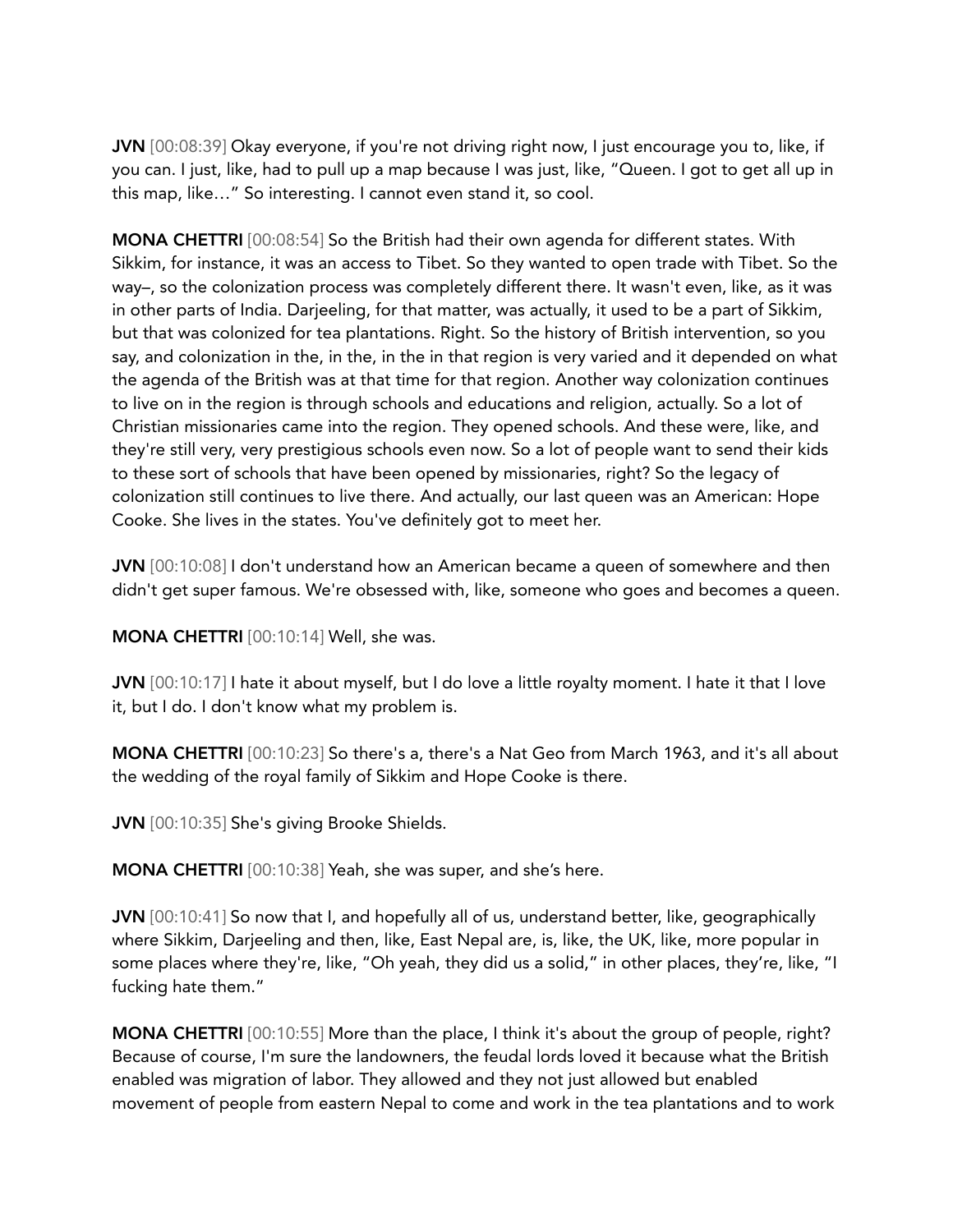as laborers in Sikkim and in other regions, right? So it's not about, like, the place which was, like, "Oh, we love the Brits," but it's more about class, which section of the society loved them more. The landowners, now they've got surplus laborers who have no rights, right? What happened with British colonization is the movement of people because of, you know, development, in that sense. So development of agriculture, whether it's agriculture in Sikkim, whether it's plantation economy in Darjeeling, right? So that allowed people to move in. So it's more of a class thing, even then. We don't talk about class in the region as much as we probably should be talking about class. But we talk more about ethnicity. You know, that's, that's, that's the most defining sort of feature for, you know, for us. I think that's more important than anything.

JVN [00:12:22] So in the eastern Himalayan borderlands between, like, Sikkim, Darjeeling, the east Nepal, what are some of the key, like, social and cultural and political features, like, of these places that we should be more aware of and talking about more when we're thinking about the eastern Himalaya?

MONA CHETTRI [00:12:41] It's very fascinating because I studied these three as a part of my PhD, and of course, it's a borderland where people of the same ethnic group live across borders. Right? And it's all cultural connections. So, you know, people celebrate the same festival, speak the same, like, similar language, same languages, etc., etc.. And of course, there's, you know, culture goes from one place to another. But what I found really interesting was that despite the similarities, the way we identify and as who we are and how we play out our politics is completely different. Right, so, for instance, just to give you an example, although there are Nepalis living on either side of the Nepal border, so the Nepalese live in Nepal, but there's a lot of Indian Nepalis on the living in India, in Darjeeling, right? But how we identify, who we are as citizens, of which country, our politics are completely different despite the similar ethnic and cultural connections. So you could have family in Nepal, but you would never say that you're Nepalese, you know, we would make sure that we'd be, like, "No, but I'm Indian Nepali," or that "I'm Indian Gorkha," or something like that, right? So in the borderlands, people choose certain identities based on their location of, of which country they belong to rather than choosing, "I belong to this ethnic group, so I should identify as that."

JVN [00:14:14] Is that because if that border got established and then there's, like, a gigantic mountain, it's, like, it creates, like, a physical distance or, like, is that why it becomes so like, you know, geographically-based and then the culture and the politics change between…

MONA CHETTRI [00:14:32] In terms of geography, it can be disruptive in places, but the politics is different. So even if there's no geographical sort of separation, even if it's one single plane, the politics is different because of what, how your relationship with the state is, you know. Because people belong to different states, people belong to different countries, and within those spaces, how does that state or that country treat you, right? And what benefits can you get? So it all depends on local politics.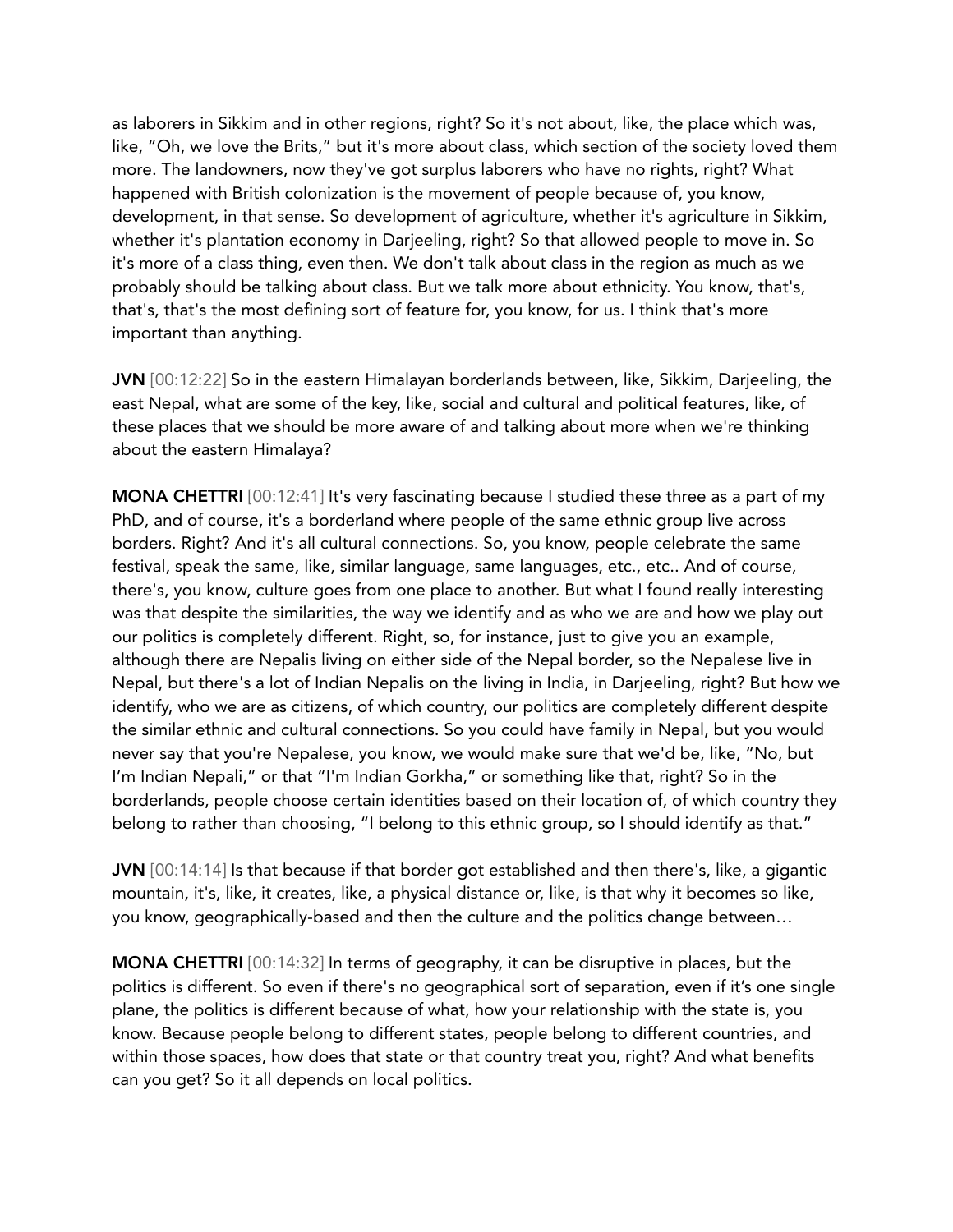JVN [00:15:12] I want to ask a question, but I'm scared that it's, like, stupid, but I think I'm going to ask. OK, so, cause is Sikkim its own country, or is it part of India… no? [CROSSTALK]

MONA CHETTRI [00:15:35] It used to be its own independent kingdom up until 1975, and we became a part of India in 1975, yeah.

**JVN** [00:15:45] Got air quotes.

MONA CHETTRI [00:15:47] So we, we, we merged with India in 1975.

JVN [00:15:52] It was a peaceful merger or, like, not a peaceful merger?

MONA CHETTRI [00:15:55] It was. It was a peaceful merger. But it also seems history is interesting because of its location, because if you look at the map again, we are right next. Like we stick out like a sore thumb and right next to China. Right? You know, China is on the top and then we've got Nepal on one side and Bhutan on one side. So the, the, the politics of that region has really got to do with the borders also. So how each country deals with its citizens, the especially people living in the borders, it's really got to do with the geopolitics of the region.

JVN [00:16:30] So you've got India is, like, a big power player in the geopolitics of the region. China is a big power player. And then what's Bhutan?

MONA CHETTRI [00:16:39] It's an independent kingdom, country, but it's also, like, Bhutan and Nepal are sort of a kind of similar situation because they are between two big, major regional powers. Right. So their alliances keep getting, like, stretched from one side to another, you know. And so it's very difficult for, I think, Bhutan and Nepal.

JVN [00:17:00] Now I'm getting more clear, now I'm getting clarity. OK, so Sikkim is part of India but still, it's own, like, independent, like historical culture because it like an independent thing. Bhutan is still it's own kingdom. And then Nepal's its own country. [CROSSTALK] And then Tibet is… what's Tibet?

MONA CHETTRI [00:17:18] China. [CROSSTALK] Yeah. Like, Tibetan Autonomous Region since 1952, I think, if I'm not mistaken.

JVN [00:17:28] But in the way that Sikkim is a part of India, Tibet's a part of China. But still has its own, like, rich, like, local and, like, cultural history.

MONA CHETTRI [00:17:36] Yeah, yeah, absolutely. So and Sikkim, it's, our rights are protected by, in the Constitution, right? So there's a special provision within the Indian Constitution where we can maintain our own laws, what is known as "old laws." And so it's related to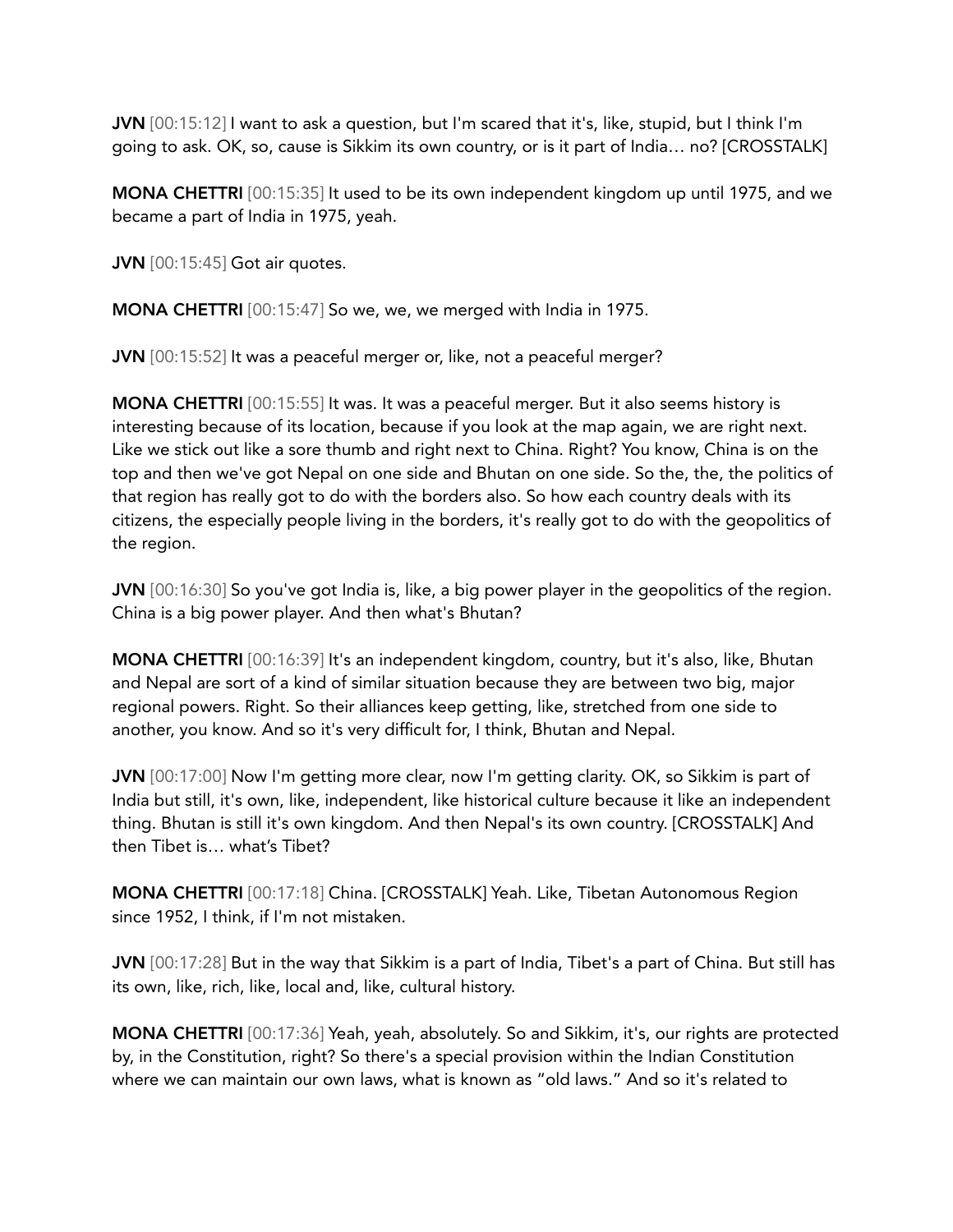property tax inheritance. These sorts of things, like, who can come and live in Sikkim, who cannot. Who can buy property so we still maintain these checks and balances.

JVN [00:18:04] I feel like I really am getting it. I just that's what I meant when I said earlier where I was, like, "This is going to be real sixth grade entry," because, like, I am a nightmare and I need to learn, like, real basics before we get into, like, the really specific points or something.

MONA CHETTRI [00:18:18] It's also like, you know, like, no one talks about the–, and for me, this is why I think this is, like, really interesting, because a lot of the times there's very little that's known about the region. And what we do know is also, it's very romanticized. So a lot of the times it's just the mountains, the monks, the red panda that people know and talk about, which is there's nothing wrong with any of those things, but there's definitely so much more to that place.

JVN [00:18:52] I think now, I have, like, a better understanding of, like, a little bit of the history, a little bit of, like, the physical location of these places. How, how is it kind of now?

MONA CHETTRI [00:19:06] It's a very cool place. I'm biased because that's my home. But it's a space that's transforming really, really fast for because and one of the biggest reasons is that we've got better infrastructure and technology, right? So we are now connected to the world, so it's easier for the world to come to us. So it's a really great place and it's changing so fast, right? I think when we talk of colonization in the region, one thing again is that colonization doesn't end after the British leave in 1945. Right? So there's new types of colonization that continue to happen. So there's neo-colonization, right? But of course, you've got to think, you know, everything that the British bring is so that they can extract more from the place, it's to make their own lives easier. It's not for anyone else. So from there, what we see is that, you know, the society is changing a little bit. We see new ethnic groups coming into the region. There's increase in population of these places, right? And after the British leave, you know, we have a lot of Indian investments in the region and this is something again that's happened quite recently that we're seeing a lot of private companies coming into the region.

For instance, the tea plantations in Darjeeling used to be owned by the British. After the British left, it was Indian companies that came in, and they are the ones running the plantations, right? And in Sikkim now we see that for the longest time, we didn't have a lot of industries, but now we have a lot of pharmaceutical companies. We have hydro power. And one of the biggest changes, one of the biggest drivers of change in the region, across the region, actually, is tourism. Or "sustainable tourism," whatever that means. So yeah, so these are the things that are driving these changes. And it's I mean, I'm, I suppose I'm not doing a very good job of explaining this transition because this is a really long period of time in history. But from where we were and you know, where we were way back in the early 20th century to where we are now, it's phenomenal the changes that have happened, right?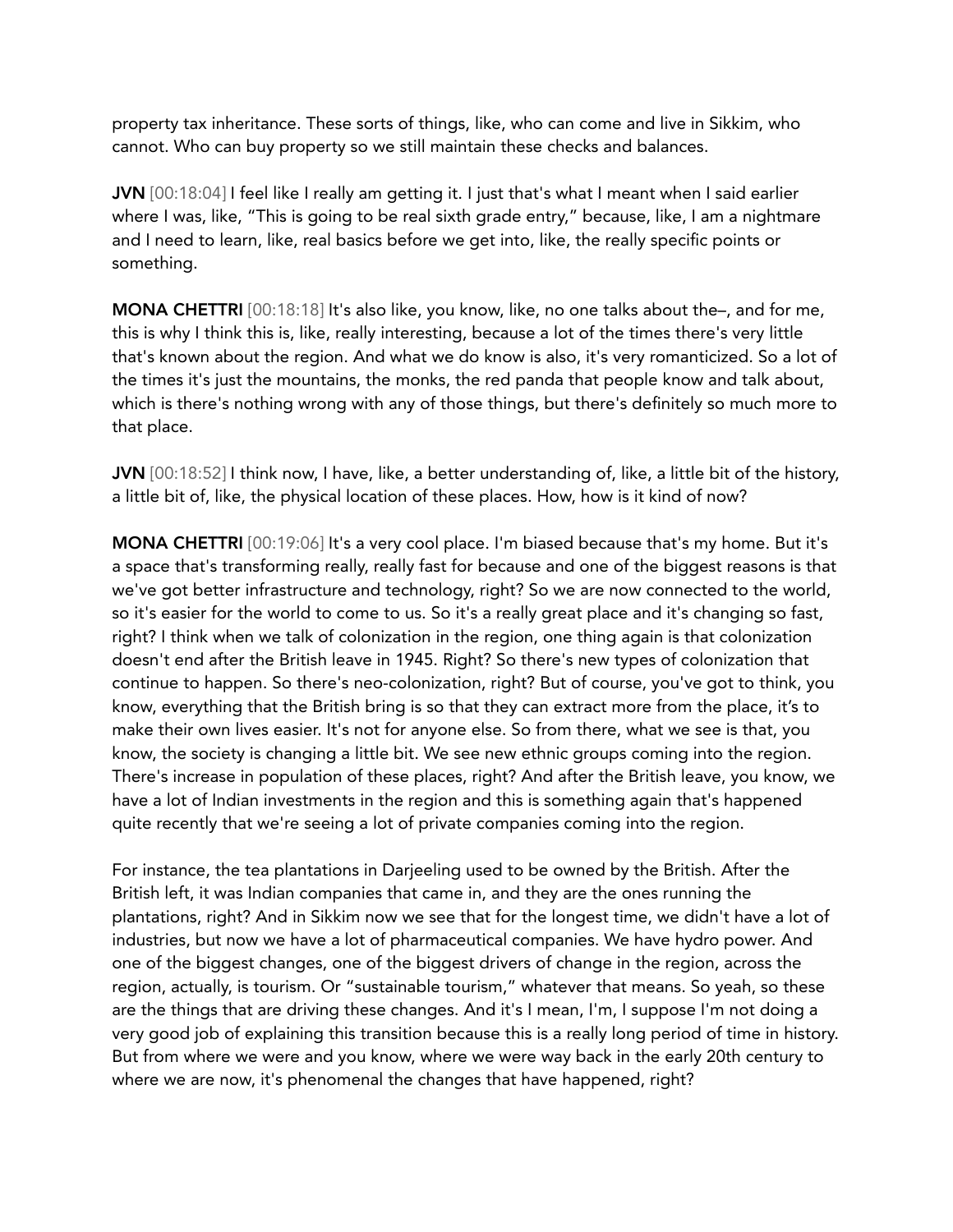And I think the ways to understand this place would be through urban development tourism. These are the things that are really driving the change and transformation of this place. And of course, migration, especially of young people out of villages, out of, you know, working in farms or working in the cities and especially of really young women who are migrating out, migrating to work in pharmaceutical factories or in retail shops and things like that. So these are the key things that are happening in this space, and it's happened within a very, very short period of time. For instance, my own grandfather, like, when he was working, when he was a young person, they didn't have any phones, they didn't have electricity. But within his own lifetime, you know, we've gone from having, you know, 24 hours electricity to having, like, you know, connecting roads and airport, like, all these sorts of things, mobile phones and things like that. And all of this happened in a really short, condensed period of time. Which, of course, then brings its own problems.

JVN [00:22:28] How do these political borders impact day-to-day lives, say in, like, the price or availability of goods or, like, interactions with local authorities and, like, obtaining those things?

MONA CHETTRI [00:22:39] So India and Nepal have a friendship treaty, so it's called the Indo-Nepal Friendship Treaty, which means that people can come and go and work between these two countries freely. With Bhutan, it's also the same, it's quite easy, relatively easy to get into Bhutan. So the border itself, on a day-to-day basis, it is quite porous within India-Nepal and India-Bhutan, so it is quite easy to go back and forth. But I think when it comes to, like, when you start going to borders with China, when you start going up north, that's when it becomes more difficult and more contentious. Right. So it's quite difficult to access those spaces. For instance, you know, as a foreigner, if you want to go into Sikkim, you need not only a visa to India, but you need a special permit to go into Sikkim and even within Sikkim, there are only specific places that you can go to.

JVN [00:23:42] Was caste always a thing or it, like, became a thing, like, what's the deal with caste?

MONA CHETTRI [00:23:49] I don't want to undermine caste because caste is a part of an important, you know, an intrinsic part of Hindu society, right? But you've got to remember that, you know, we've got a whole group of people who are not Hindus, right? So they are Buddhists, they are Christians, they are animists, they follow their own Indigenous religions. So caste is an important part of Hindu structure and society, but probably for us in the region, for us, it's not as—, again, this is not to downplay it, you know, how caste structures social relationships, but it is probably not as prominent as in other parts of South Asia, I think. So yeah, it still exists, it still dictates who can marry, who you cannot, in whose house you can eat and things like that. But—

JVN [00:24:42] Really? [CROSSTALK] So caste has to, like, you can't, like, go to, like, somebody else's house if they're not in the same caste or whatever to go have…?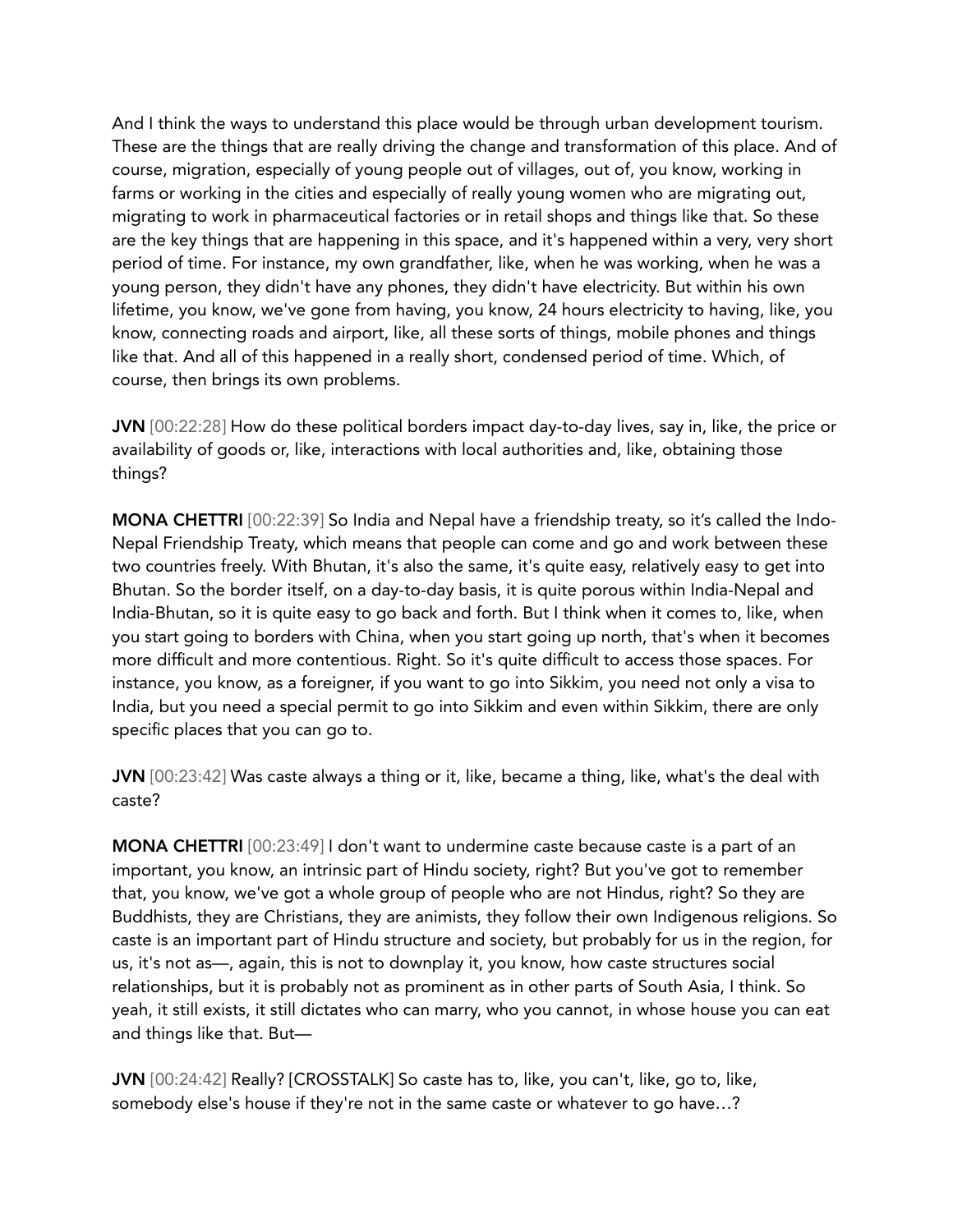MONA CHETTRI [00:24:48] Some people can be really conservative about it. And then, you know, they would be, like, "Oh, you know, I will not drink water in your house or eat food in your house because you belong to a different caste."

JVN [00:24:59] Did the prevalence of caste within, like, Hindu culture, like, did that ever rub off on other people's culture or was it really kind of, like, very confined to Hindu people?

MONA CHETTRI [00:25:09] I think it's very confined to Hinduism. That's my understanding, my reading of the thing. And what has happened is a lot of people were so sick of this that that's where conversion to Christianity also comes in. Right, because Christianity doesn't recognize any of these things. And this is, this could be one of the reasons why there's a whole lot of conversion towards Christianity because Christianity is, like, "Jesus doesn't care about any of these sorts of things."

JVN [00:25:39] Also, like, the threat of burning in the fiery pits of hell for the rest of eternity is, like, also pretty convincing. You know, that really worked for me, at six, you know. I was, like, "Fuck, I don't want to, you know," and I still, you know, top secretly just because I am so scared. I'm, like, I'm not quite sure, but like if I was, like, falling out of a plane or something, like if I knew I would be like, "I'm sorry, girl!" [CROSSTALK] Like, I would, you know, like, yeah, like, you know, I would, I would probably feel like–

MONA CHETTRI [00:26:07] "I will do anything!" [CROSSTALK] "I'll go to church," you know? Yeah, that's really interesting. Also, you know, because for a lot of people again, this goes back to, like, oral culture history, because for a lot of people, you know, if God or what God is doing, it's not written down, it's all passed from, it's, it's from person to person. So for a lot of people, and this is what people have told me, the fact that there is a book, the Bible, that you can read, that tells you exactly what God is, what God is doing, what God did. For them, that gives them a lot of, you know, solace, you know, and support. They found, that's what they find attractive also about Christianity.

JVN [00:26:50] There's some scary stuff in there, though, honey, it's, like, a whole situation! So then so, like, what about, like, gender and sexuality? Like, how does that come into play? Like, we love to ask about gay stuff in other cultures. It's, like, one of my favorite things to learn about: gay stuff, queer stuff, like, is there any, like, gorgeous queer sexuality happening or, like, what's the deal?

MONA CHETTRI [00:27:14] I think so, I'm editing a book called "Gender, Sexual and Other Identities in the Himalayas" with this really fantastic bunch of researchers, young researchers from the region. Compared to other parts of, let's say, India, the region where we come from, the northeast, that bit of India where we are is seen as more free. Women have more opportunities and more freedom to do what, you know, doing, like study, go to work, choose to marry whoever you want to marry. So in that sense, there's also a lot of space, I think, for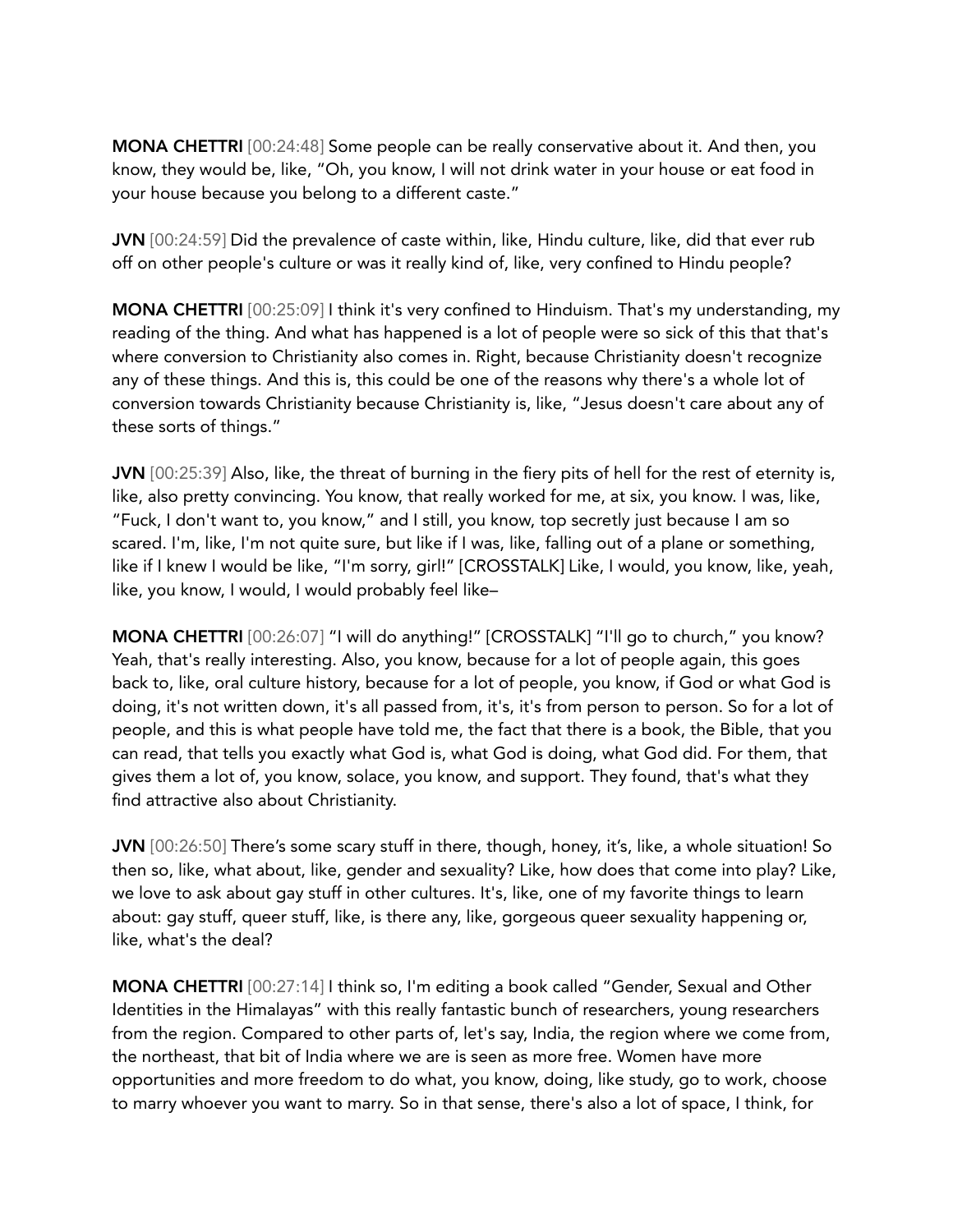different identities. Having said that, it's still a conservative place, right? So we do see this sort of scene emerging now, queer scene emerging right now, and it's really, really cool how really young people have so much courage to do what they want to do and to lead their authentic lives. And, you know, it's really cool to see that happening. But again, it's a very small section. And again, it's also people who have. I feel that my understanding is that people who are again slightly well-off, who have access to and the language of the internet. Right. So if you are savvy enough about how you present yourself and, you know, if you know the lingo, the language of, you know, of, of what the discussions are, conversations are, then you are kind of, like, fine and even celebrated. But I think for the everyday, average person, you know, who is trying to establish or find their own identity, it might be quite a different thing. So class is quite important in this.

JVN [00:29:00] So speaking of that and that, like, this area and also, like, do we say Himalaya or Himalayas?

MONA CHETTRI [00:29:09] Himalaya, I think. But I think, but I keep, but I keep seeing Himalayas and Himalaya and…

JVN [00:29:14] Are they both OK?

MONA CHETTRI [00:29:16] I would go, if you can, just say Himalaya, but I think I would– [CROSSTALK]

JVN  $[00:29:22]$  I love it. No, I'm obsessed, I want to do the right thing. So, so, when it comes to speaking of like the eastern Himalaya and, like, speaking of, you know, different identities and how this part of, like, that you're talking about was seen as more free, but it's still kind of conservative. If we were to zoom out and look at society as a whole, how do one's overlapping identities, like, shape their experience? So, like, at the beginning, we were saying, like, "Well, you know, it wasn't really so much of, like, the state that you were in with colonization. It was, like, where you were in society," like, if you were a property owner, like, then you were really going to like it. If you are someone who is, they'd be more at the margins then you really weren't going to probably like it as much. So, like, in general, just to understand, I mean, I guess they could take a stab: is it cis het men who hold power?

MONA CHETTRI [00:30:08] Oh, absolutely. Absolutely.

JVN [00:30:11] So, shocker! Who else! [CROSSTALK]

MONA CHETTRI [00:30:14] Oh my god, like, of course. Like, "Who else?" Exactly. But it's really sad, you know? And this is what I feel, right? So for all of modernity and all education, and it's still men, you know, who make the decisions for us, who are still in positions of power, you know, and it's just it's really sad. Like? Of course, yes, you know, we are free to do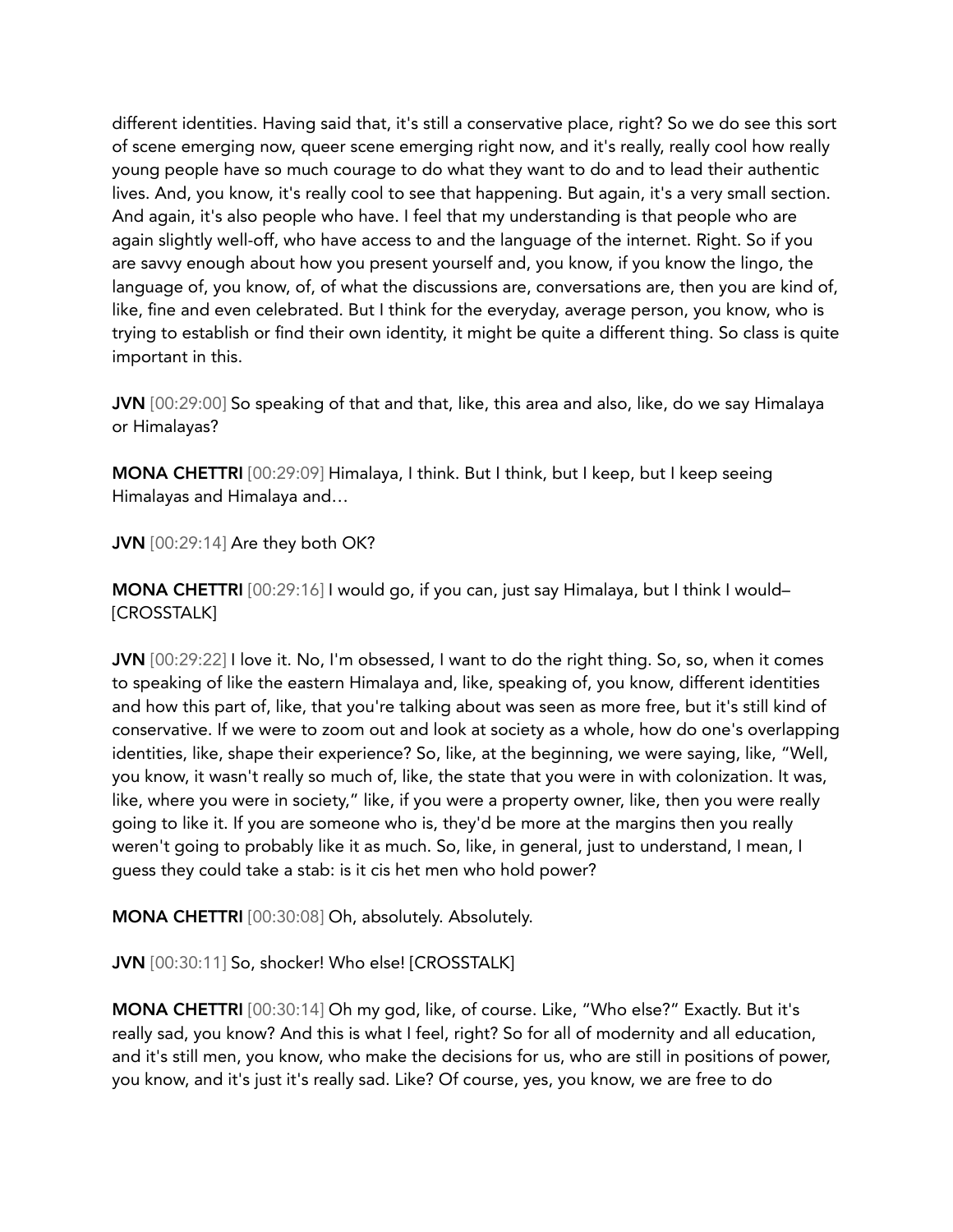whatever we want to do. We are free to wear whatever we want to wear and do all of these things. But in terms of actually having political power and agency, it's still men.

JVN [00:30:45] Now is it, like, a governor or like a president who gets elected and then reports to India, like how does like, how does the politics work? Is that it?

MONA CHETTRI [00:30:55] So for Sikkim, we've got our own what we call the chief minister, which is, like, the premier of the state. It's a democracy, right? So we, we elect every five years we elect this person. But for, for a very long time, we've had the same, we *had* the same person. Like, the last chief minister that we had ruled for 25 years. So it was like, you know, it was, it felt a bit like an extension of the monarchy that was going on. But anyway, so the idea is that we elect people. It's a multi-party political system. So, you know, you can have as many political parties. And yeah, and then we, you know, that person then reports to in a sense or is accountable to the central government in India.

JVN [00:31:45] And has there ever been a woman elected to that or, like, in the cabinet or something?

MONA CHETTRI [00:31:50] Yeah. Not, like, to the main position of the premier or the chief minister. But of course you have to, by law, there is a certain proportion of people in the ministry or in the cabinet that have to be women. But this is the thing, this is my problem, is that it's very perfunctory. It's only like, "OK, you know, let's tick these boxes" sort of an exercise. You know, "Women, women are, we have to have maybe, let's say, five women in the government or whatever. So let's make sure we just do the bare minimum." But, you know, it's it's got to do with the kind of political system we have here, but it's also got to do with women and their interest and engagement with politics. They're just, they just don't want to do it yet.

JVN [00:32:37] Or is it, like, societally, like, it hasn't been encouraged? And so we know who is in power, usually. So who is at the margins currently in the eastern Himalaya, that needs more support?

MONA CHETTRI [00:32:52] I think, of course, women and people of, you know, other identities here. But I think also just the youth, the young people in that region need a lot more support, I feel, especially because they face a lot of unemployment, so there's a lot of unemployment and there's a lot of pressure. You know, being a young person is hard anyway, right? But if you add this whole idea of how you know you have to be successful and you have to have a job and you have to support your family and things like that, so it adds all these pressures that—, and then you don't have a lot of things that you can do. So this is what is also then leading to outmigration of young people, so whether it be from the villages to urban areas or from urban areas to bigger cities, we're seeing a lot of outmigration of young people. So yeah, apart from like, yes, of course, women and other minorities, I think young people need a lot of support and the creation of opportunities. I think if we want to stay in our place,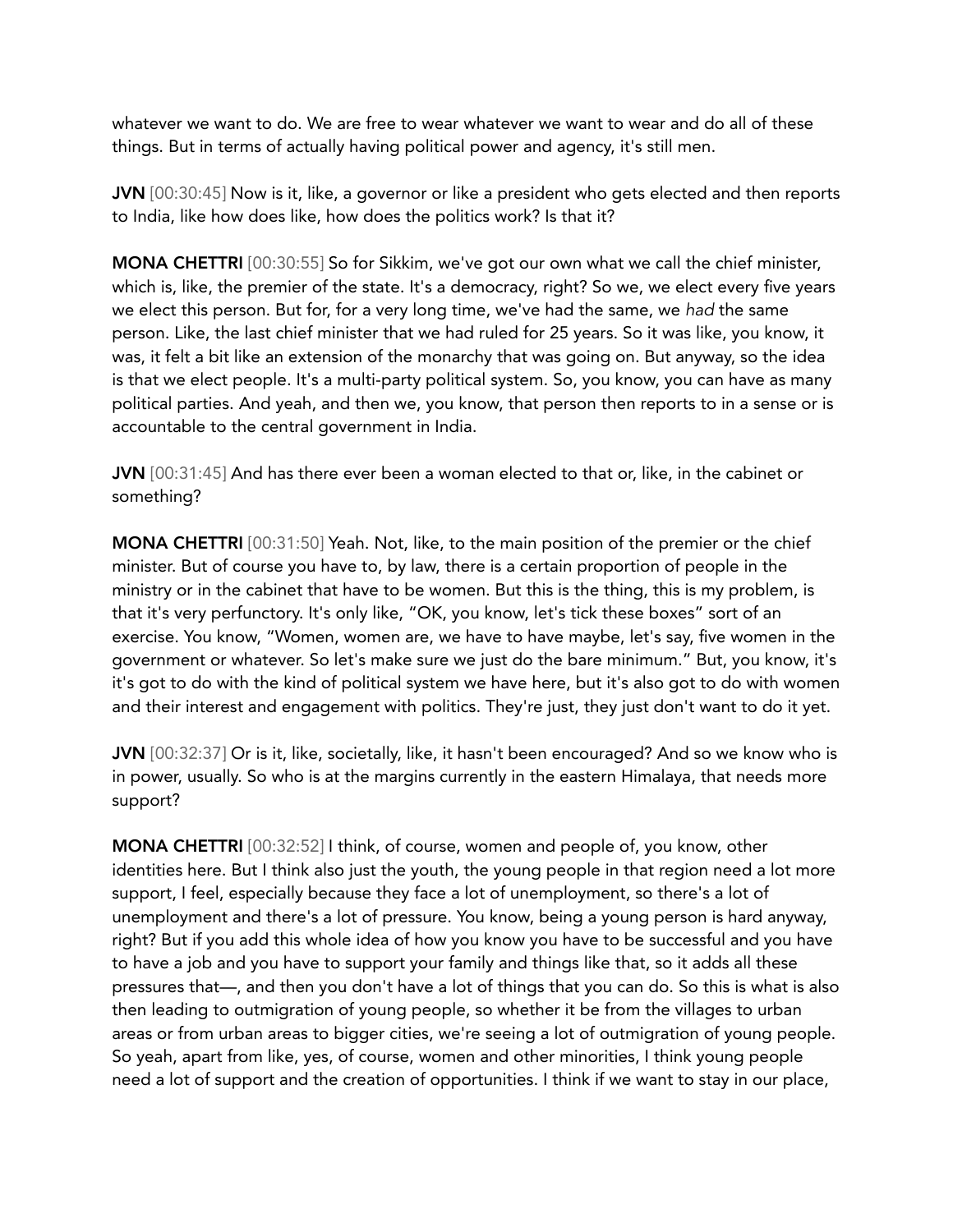if we want to, you know, build that place, I think a lot more needs to be invested also in those places.

JVN [00:34:12] OK, so that actually leads us perfectly to where we're going next, which is, like, development in the region now. So we see that, like, out-migration is an issue. Lack of access to upward economic mobility is an issue. What other issues are people facing? Is it like? Is it transportation? Is that access to, like–, because you said earlier, like, for LGBTQ people, it's, like, if you have access to the internet, like, you need to have some sort of either, like, capital or, like, social capital, like some way to access these things, to get the savvy, to understand what's going on in the world. So is it just, like, access to information, like, is that kind of one of the main things that people are up against?

MONA CHETTRI [00:35:00] I think the big problem is because of the location, the geographical location, it's very difficult to establish anything, right? So to have big factories and things like that. Because for the longest time, people have been relying on agriculture and or on these tea plantations, no matter how exploitative, no matter how bad being it was people that relied on these sorts of things. But what is happening is that now a lot of young people who are gone to schools and colleges are now seeing, like, "You know what, we don't want to be doing that stuff. You know, we want proper jobs," right? So we want to move that. So one of the big problems is the lack of opportunities, the lack of availability of work itself in this region. And when work does get created, right, so for instance, we have lots of pharmaceutical factories in Sikkim. And this was a part of my research when a lot of when when these factories came, the kind of jobs that became available to people and especially women was just working on the assembly line, which is just manual labor where you just become, like, the part of a machine, which does not actually have any opportunities for mobility, like upward mobility.

So the kinds of jobs that have also been created are not really great for people there. So it's not just about, like, information, but it's also the kind of jobs that are available. And just, like, education and the quality of education is also very important. It's good in some places, but it's not really great, right? So people go to school, they become, you know, they get literate, but are they actually educated or not? And in India, you know, like, you know, can you speak fluent English or not can be quite a deciding factor in what kind of jobs or whether you can be considered for a job or not, you know? So a lot of, you know, people that I know and people that you know, well, my friends from school, when they've finished high school, they went and worked in these call centers, right so because they could speak fluent English. So the kind of job and things become available that's also linked to the skills that you acquired, right?

JVN [00:37:21] Right. So is it safe to say that, like, in rural parts of the eastern Himalaya, it's, like, more agriculture-based work and then in urban areas or, like, more urban centers it's, like, there's, like, pharma factories, call centers. What else? What other types of jobs are happening in urban spaces?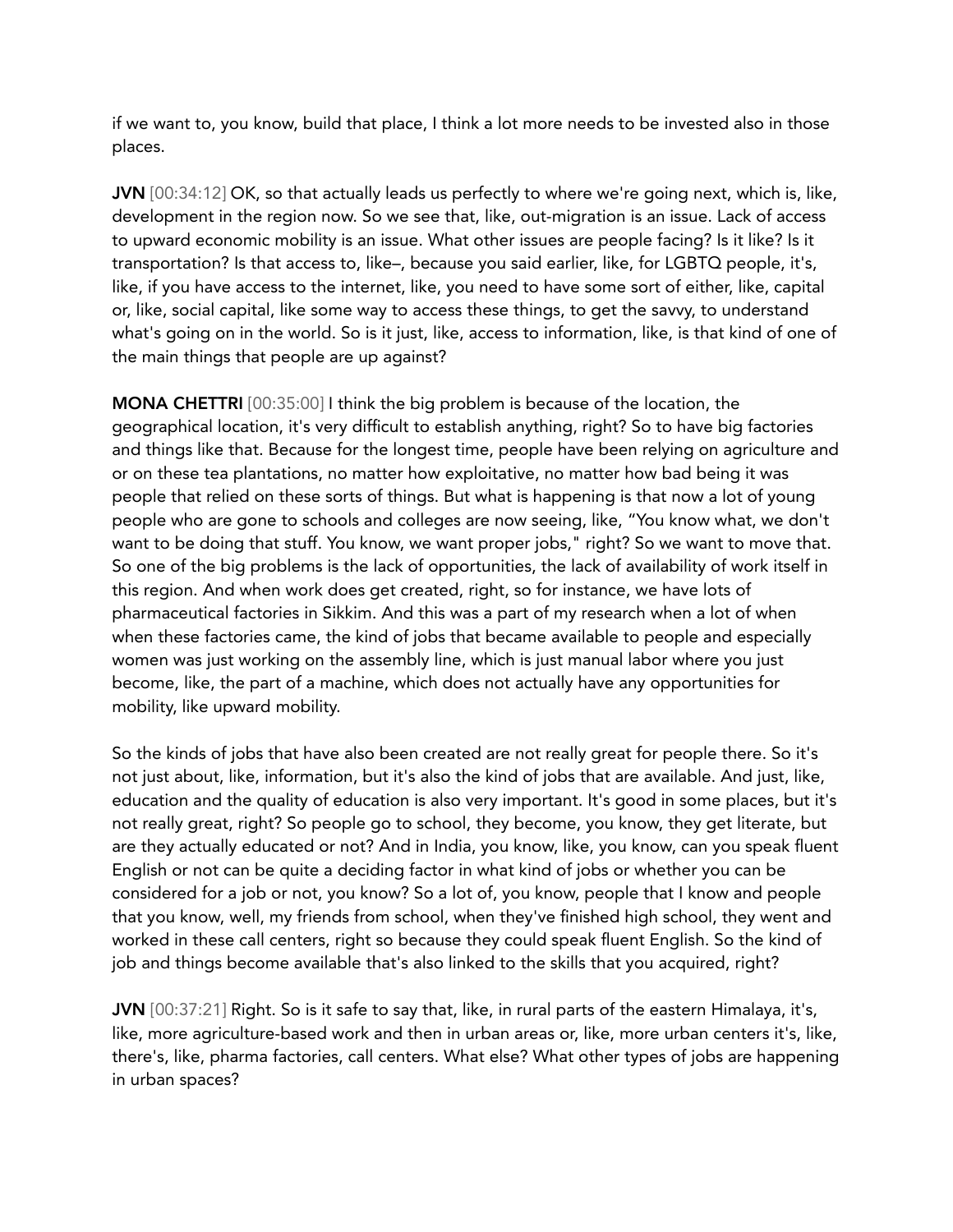MONA CHETTRI [00:37:42] So the pharmaceutical factories are, like, and more, like, outside urban areas because you can't have factories within urban but in periurban areas, really what is known as a periurban areas. But in the eastern Himalayas? Yes, agriculture is really, really important. But the thing that's really driving change and driving urbanization is tourism. Right. So everybody wants to go to exotic eastern Himalaya. And so the image is of the Shangri-La. The image is of exotic, hidden, wonderful, you know, blah blah blah. A sort of space, tourism is really, really important. And it employs, you know, people, locals as in hotels, in restaurants and as taxi drivers. And in some places as tour guides and things like that. And another thing is that's really important, that's also leading to urbanization and development is consumption, you know, is retail and consumption. There's heaps more shops that have opened up so many shops that have opened up that employ especially young women.

And this is a, this is again a good bit of my research that I did on young women working in these shops. Despite where we are, you know, everybody is extremely trendy and everybody's on point. So what is fueling this is actually cheaper, fake products that are, that are coming through the different borders, right? So one is either coming through China or it's either coming through Bangkok. So everybody's, like, really well dressed but consumerism is also driving migration because there are lots of shops opening up. And in these shops are, like, really young girls working. Right, so they're moving out of villages to come and work in these shops. And when they come to live in, you know, come to work in these shops, they need a place to live. So that's what's been driving urbanization.

JVN [00:39:45] What if someone goes to school in, like, a rural or urban place and they're, like, "Oh my God, I'm obsessed with school," like, is there college and, like, community college and stuff?

MONA CHETTRI [00:39:55] Well, we do have, education is, especially government-subsidized education is quite accessible, so you could go to, you know, and I know people and it is possible to actually go to government schools and colleges and to also do really well, you know, so that is possible also.

JVN [00:40:13] But it's, like, can you afford to even, like, can you afford to not make money for yourself or your family to do that for three or four years?

MONA CHETTRI [00:40:20] Yeah, yeah. And then of course, if you know, if you go to another city, another bigger Indian city, you know, just to study, of course, you get, you know, you've got, you've got better networks, you learn better things, you know, all these sorts of things. But having said that, I mean, you could still be in the, you know, you could still go to a local college or you could go to the local school or uni or whatever, and you can still be alright. But I think it's a, it's a, it's a decision that they have to make. "Do I study or do I work? You know? So what do I do?"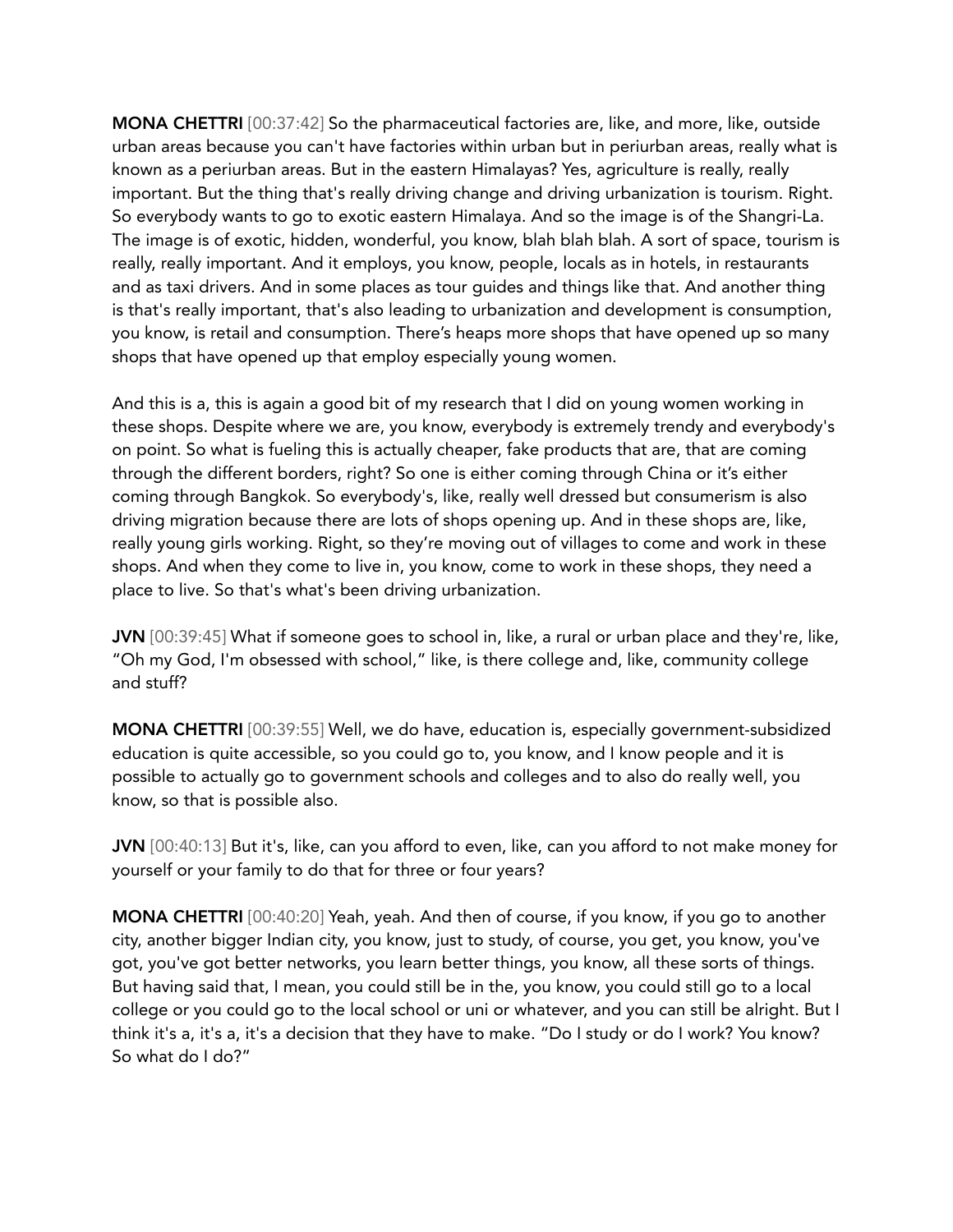JVN [00:40:52] So, like, I was reading about, like, these, like, religious theme parks that are there, too? And, like, so between, like, the pharmaceutical factories, the religious theme parks, the hydropower projects, the retail and service industry, like, who is leading the charge on all of these development projects? And I'm assuming that whoever's leading the charge on those are the ones that's walking away with, like, the biggest profit.

MONA CHETTRI [00:41:16] Yes. Yes, and I could get into trouble. No, no, no. So who's leading? You know, you've got to understand that in, that in, in South Asia in general, the state is a very, very important tool, right, in terms of development. So everything is sort of state approved. Right. So whether it's in Nepal, whether it's in Sikkim, whether it's in Bhutan. Everything is controlled by the state. Having said that, what we are seeing now is a lot of private companies are also investing in the state. So the state, usually older, tends to act as a mediator. Right. But of course, everything has to be approved by the state. So if you want to build this major religious theme park or what I call "religious Legoland," and I'm going to go to hell for that. But that has to be approved by the state. So the state is a mediator, right? If you want to buy land to build these things, going to buy land to build parks, if you want to build land for hydro, the state has to mediate and, and and so it's, you know, so he talks to the landowners, but it also is representing the interest of private companies. So it's a, it's a, it's a very hybrid sort of relationship, but it's the state which is doing all of this supposedly for the benefit of the people.

JVN [00:42:45] We learned on an episode of Getting Curious about dam displacement and about, like, the effects that, like, hydropower can have on different areas. So the hydropower projects that you mentioned and then also, like, pharmaceuticals, I would imagine, you could have a lot of, like, waste or, like, runoff as a result of those, like, or is there any, like, negative impacts that these developments are having on the environment?

MONA CHETTRI [00:43:09] It's not good, but that's my personal opinion is that it's, it can be these sort of development can be done in a way that doesn't harm the environment because at the end of the day, we've got to ask, like, "Who is it benefiting, right, at the end of the day," is basically these private companies that are just extracting.

JVN [00:43:28] And where are these private companies from? Are they from India or are they from…

MONA CHETTRI [00:43:33] Yeah, it's all Indian private companies and they're not, like, you know, Chinese or whatever. It's not allowed, these sorts of investments, they're not allowed. And most of these, like all these private companies, are Indian.

JVN [00:43:46] Could those private companies have investors in them that are, like, American, Russia, like, whoever the, like–, cause if it's a private company, is there any way to even know exactly who is with it?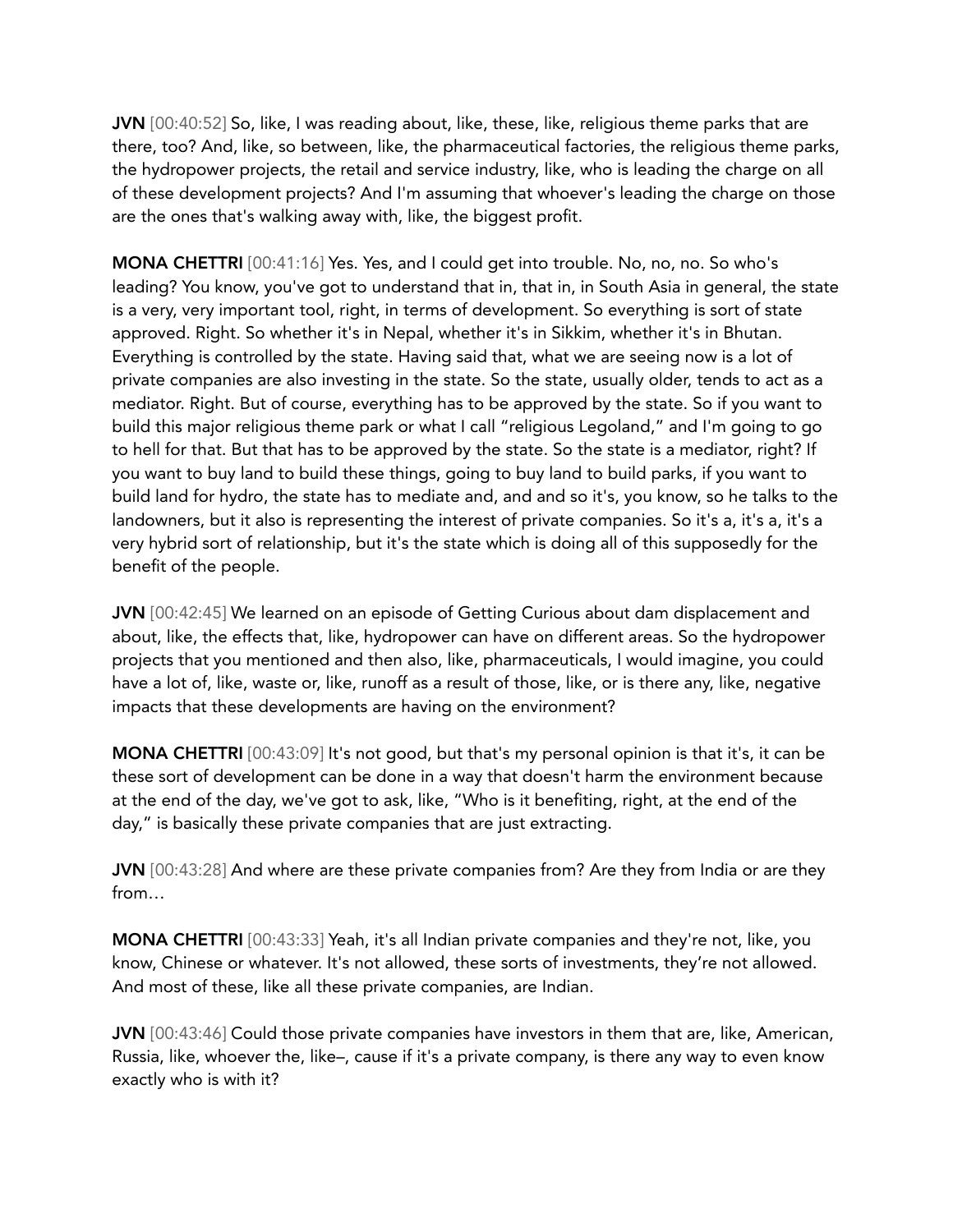MONA CHETTRI [00:43:56] I think they have to be quite transparent about it. And in India, they've got quite strict laws about what percentage of which company can have private foreign investment. It depends. So they're quite strict about it. And what percentage is it, like, you know, "50 or 51 percent can be foreign investment" or not? So on the face of it, you know, it's, it's all Indian companies that are, that are coming in. And of course, there have been a lot of negative impacts of hydropower and pharmaceutical and hydropower is more sort of visible, right? It's really changed the landscape. We've got a river called the River Teesta, which drains the entire city. It's, it's basically now, like, a lake. It's become like a sluggish lake. And it's really the, it's really destabilized the, the land on the sides of the river and but also because of the tunnels that have been built.

What has happened is that it's really because the tunnels have been built, it's changed the, the groundwater level, right? So now springs are drying up because the water basically the water table has shifted. So you do a lot of drilling that shift the water table. The water that was supposed to flow in a certain way doesn't flow, right. So I've been to tunnels where it's basically just water is seeping from the roof of the tunnel because this is water that is supposed to have gone into a spring somewhere, but it's been diverted, right, so what this has done is, it's created water shortages and water problems for villages. So what that then means is that people can water their crops. They have to walk, I don't know, maybe, like, more for, you know, longer distances for water and things like that and. These are just like, you know, the things that I would like really just visible right now.

But, but I think I'm more concerned about the long term impact of hydro and what that's going to do to the region. And it's really scary because it's, we are a very earthquake prone region and we get heavy, heavy monsoon. And every year when it rains, it's really scary when you're traveling up the hills because you just don't know what might happen. Right. And pharmaceuticals are very insidious because you can see there what they're doing, right? But of course, it's a lot of toxic release of, you know, all these toxins in the, in the rivers and streams and a lot of women that I spoke to during my fieldwork, they also talked about health issues that they started experiencing after working. But of course, you know, it's all anecdotal and no one's actually done it like a, like a big survey to see if there have been any health impacts. But yes, so there's so many things that are going on. So this really begs the question. It's like it's development but development for whom and what is this development, right? Because who's benefiting from this? Because all we're seeing is just the destruction of our environment and our way of life.

JVN [00:47:00] How is that affecting the political and cultural formation of the East Himalaya? This dichotomy of this development and what it's doing to the people?

MONA CHETTRI [00:47:09] Well, sadly, it's, it's also, you know, a place which is, where there is a lot of poverty and there is a lot of hardship and struggle. So for a lot of the people, and a lot of the times, the question is, "Do I, do I have the luxury to think about environmental impacts or do I think about, you know, earning money?" So the choice is between, "Do I go and work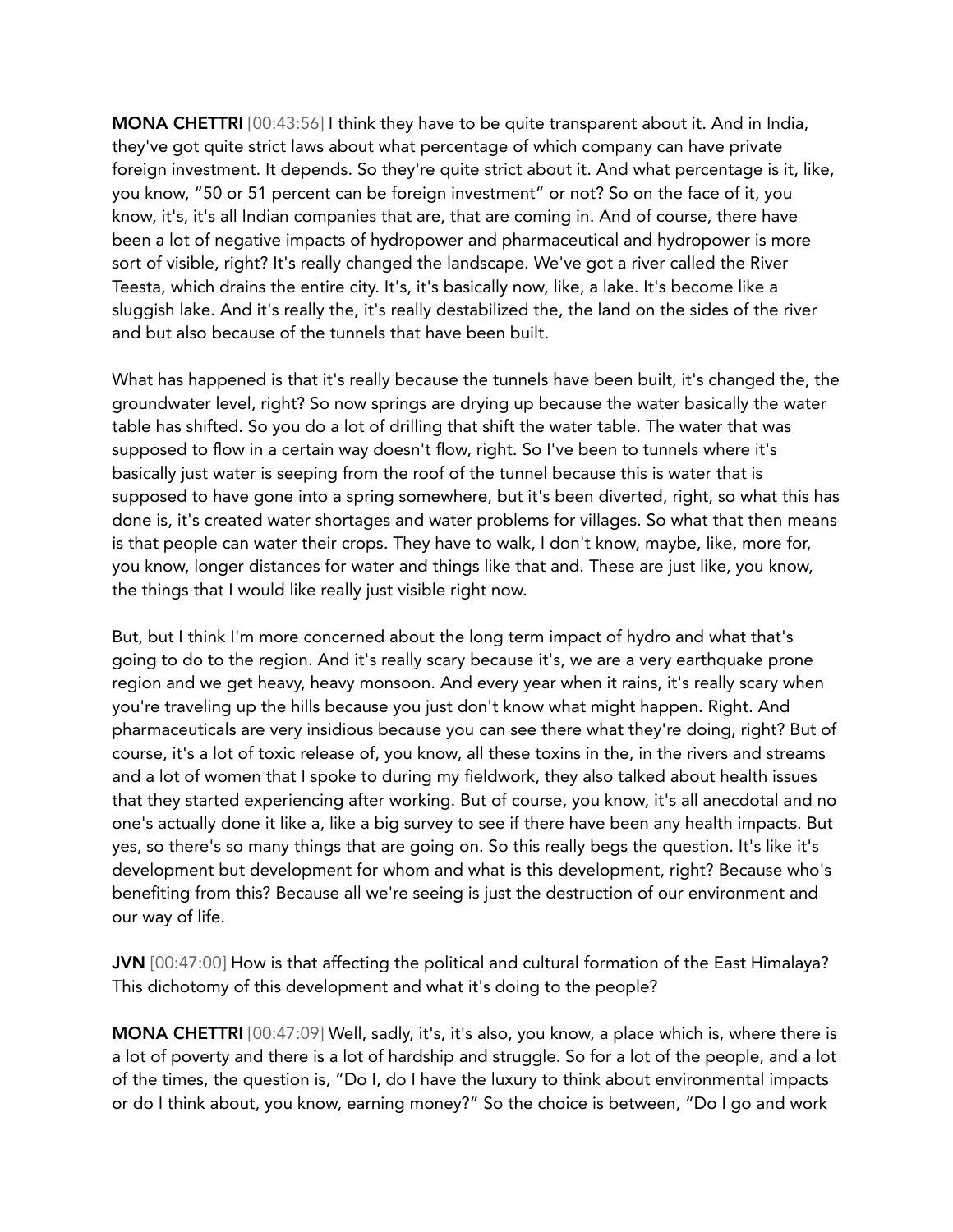in the pharmaceutical factory and, you know, earn this money so I can feed my kids and send them to school? Or do I just say, 'This is a bad thing.'" So yes, on the one hand, you know, like, you know, you think that there should be more awareness, there should be more conversations around this and more political activity around this. But then, you know, I'm speaking from a position of privilege to say that we should be doing more of this because if someone is earning a livelihood from doing these things, who am I to say that this is a bad thing, right? So it's, it's a very difficult thing because on the one hand, yes, everybody knows that this should not be happening, but then you know, the people's livelihoods and lives attached to this. And again, this again goes back to the power of the state because if the state approves, then sanctions something, it's very difficult then to go against it, you know? So it's yes, of course, in an ideal world, you know, we should be protesting against all of these things that are happening, but it's more murky and it's very difficult to actually achieve these things.

JVN [00:48:49] So what do you see on the horizon for the eastern Himalaya and, and what's your hope for it?

MONA CHETTRI [00:48:57] What do I see on the horizon? I'm actually quite concerned, to be honest, because and I suppose, like, you know, this is probably because of my own bias, because I'm from there and seeing this, you know, just looking at the speed of transformation of the region, I am concerned about on an environmental level what is going to happen because we are urbanizing so rapidly, right, and there's so much pressure on the natural environment. So I am concerned about, like, "How far can we push this and how far can we push our hills, our mountains, right? How much can we extract before something happens, something really disastrous happens?" I'm concerned on that level and also I'm concerned about, like, "What is the future going to look like for the people, for the young people?" Like, what will they be doing right? What? You know, what kind of work will they be doing? How will they be making a livelihood? So I am concerned about that. But then again, I meet young people and then I interact with young people and then it gives me a bit of hope because they're so resilient and they're so creative that they're finding new ways of doing things, of expressing things and achieving things. You know, things, I suppose. Like my generation, we grew up thinking in a box, like, "You've got to do this, you've got a study, you've got to go to school, you've got to get a job, etc." But the young kids now are just, like, thinking of very, very creative ways in which they can, you know, lead the life that they want to, you know, and not just be bogged down by this very linear way of looking at things. So, yeah, so what do I hope? You know, I mean, I think it's a mixed emotion, I think for me. On the one hand, I am worried about what's going to happen, but I think there's a bit of hope looking at the young people from the region, I think we'll be alright.

JVN [00:50:57] So, love that. So you were, like, minding your own business, like, in college, you know, like, learning about things and then what initially drew you to the type of research that you have found yourself doing?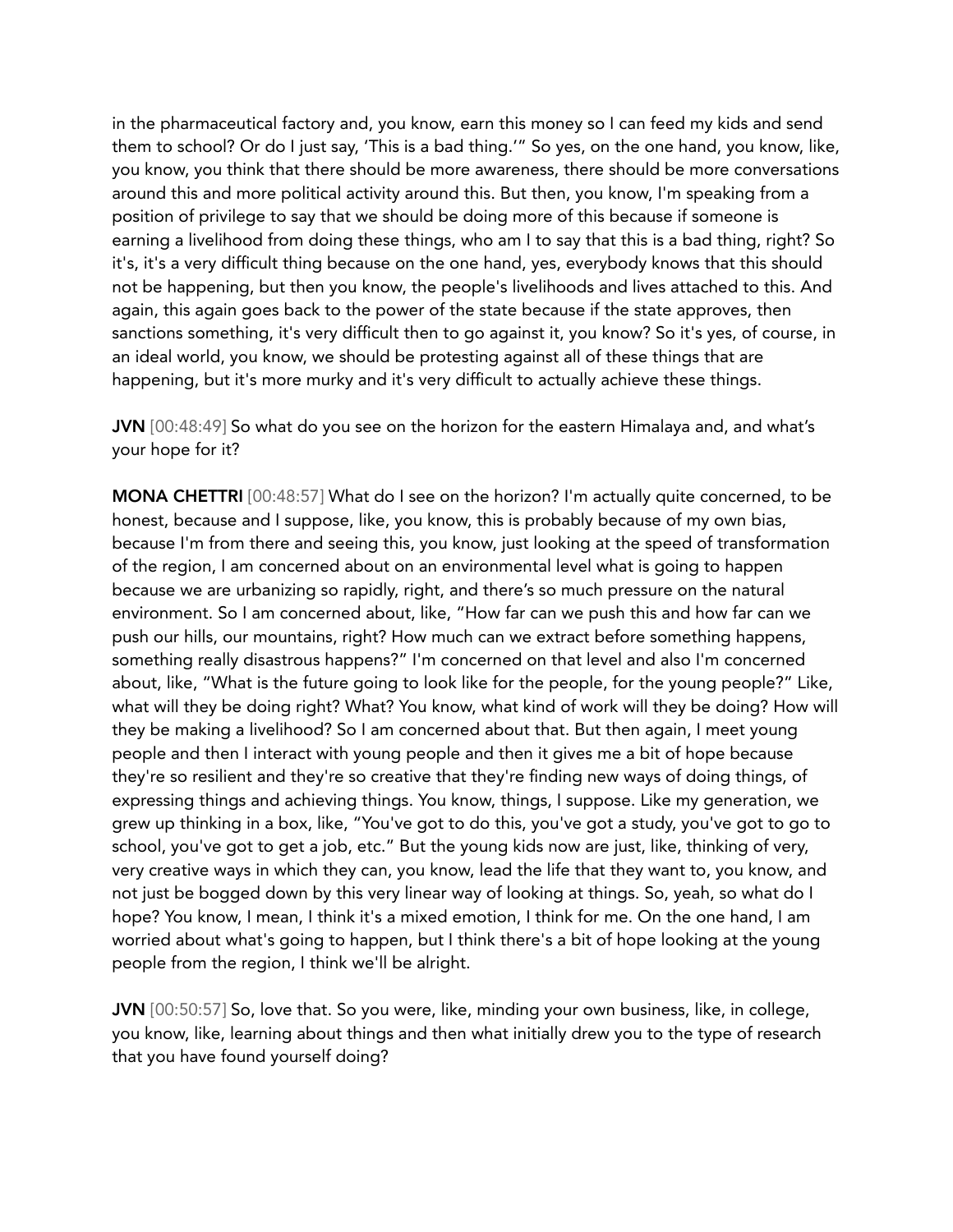MONA CHETTRI [00:51:13] You know, I ended up becoming this researcher who does, who researches so many different kinds of things because from what I've researched in my PhD is very different to what I research now. But I never thought I'd be doing this, you know, I thought it would be a different life for me. But it was actually my experiences as an Indian Nepali in Delhi and the sort of questions that people had around my own identity and citizenship because they would constantly say to me, "Oh, are you from Nepal? Are you from Nepal?" Right? And I would be like, "No, I'm from Sikkim," and no one would know, like, where Sikkim is and would be, like, "Yeah, whatever," it is, these are these sort of experiences. And then you, you know, that led me into really interrogating. It started with who I am, and it's become more about the place where I'm from.

**JVN** [00:52:10] And then I'm sure you can answer this question better after the last hour that we've spent together. What misconceptions do you think people have about the borderlands, and about the eastern Himalaya and globally?

MONA CHETTRI [00:52:24] That's a big question. Misconceptions around borderlands, I think one of the biggest misconceptions around borderlands and it's not just about the eastern Himalaya but borderlands, in general, is people tend to think, when we talk of borderlands, people tend to think this specifically in terms of political borderlands, you know, but by, and, and as the periphery of the nation state, when we think of border, we think in terms of country, isn't it? But I think what we've got to do is we've got to, like, try and, like, realign how we think and not just think of borders as peripheries or the end of the nation state, but rather as a really interesting cultural spaces of cross connections.

JVN [00:53:13] Do you feel like, especially for the people who live along these borders, do you feel like they're more tolerant of the, like, like, if there's ever a fight but terror, like a political shake up generally and in between any of the political differences? Do you ever think that the people living on the border are, like, "Honey, that's, like, my cousin across the way. They're not like that!"

MONA CHETTRI [00:53:37] Yes and no. I think it depends on what's—

JVN [00:53:42] Very situational.

MONA CHETTRI [00:53:44] Yeah, yeah, it depends because it's, you know, this again goes back to what we talked about what an hour ago, I think about who we are and we you know which you know, which countries we belong to that really often does have an impact on how we identify ourselves. So where does my loyalty, my belonging, you know, where does it lie, right? So yes, of course, yeah, I've got, like, family and whatever. I went across the border. But if someone says something about Sikkim, I tend to be like, you know, I tend to be like, "Oh, we're way cooler than you people in Darjeeling or whatever." You know, it's, it's not like enmity does exist. But yeah, but I think, you know, which place we belong to has a really big impact on how we sort of respond to problems.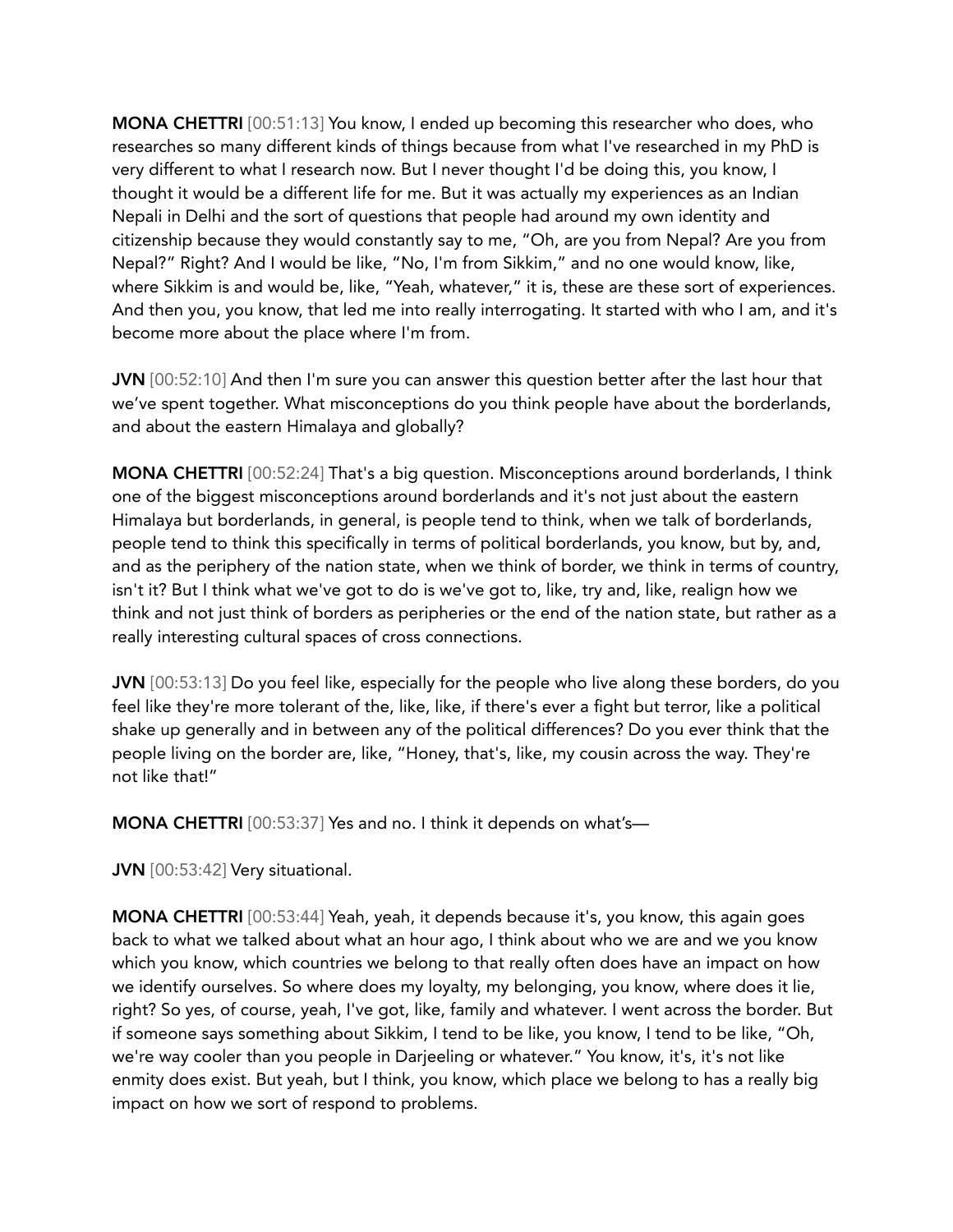JVN [00:54:34] So Dr. Mona Chettri, what is next for you and for your research?

MONA CHETTRI [00:54:39] It's been two years since I've been able to go back home because of COVID, so I've embarked on a new research project here in Australia because I was, like, "Hmm, I can't go home for fieldwork, but my people are here." So I'm looking at Himalayan migrants working in regional Australia. So these are migrants from Nepal and also refugees from Bhutan who are working here, were living and working in regional Australia, usually in the health care sector, usually in cleaning and things like that. So that's my new project. I also want to keep continue working on gender and new labor in the eastern Himalaya because I think that's really, really interesting, right? Because what are young women doing in their lives? I'm very curious about that. But yeah, given COVID and whatever has happened in the last few years, I can't seem to plan beyond that, you know.

JVN [00:55:36] Any idea when you'll be able to get to go home and visit, and then be able to actually come back? Like, have they said anything about that because I heard that, like Western Australia was like the most lockdown of the lockdowns.

MONA CHETTRI [00:55:47] Yeah, we, we just opened up last week, so I should be able to hope I'm hoping to go back, like, in June or July. But it's always really scary with Australia because you just don't know when they might clamp down and say, "Well, don't come back." Right? So it's a bit, but it's been too long, you know, more than two years since I've gone back home. And I need to go and yeah, just be at home and eat!

JVN [00:56:15] Yeah, I was going to say, what's your, what's your favorite food? What's your favorite?

MONA CHETTRI [00:56:19] Oh my god, dumplings! I love, oh my God, I love it. I can't choose, I mean, you know, when I go back to India, when I go back home, I'm on this eating rampage. I'm just, like, uncontrollable. I will just…

JVN [00:56:35] I'm like that, too, when I go home. But I bet the food's not as good as yours. I bet it's, like, I yeah, I well, actually ours really good too we could, we could have a feast of, like, Midwestern fare and then some gorgeous, like, Eastern Himalayan fare together.

MONA CHETTRI [00:56:52] Yeah, but yeah, absolutely. I would love to. Well, you should come down to Perth, and when you come down to Perth, you should. We should hang out. [CROSSTALK] I mean, you are absolutely, absolutely.

JVN [00:57:02] Thank you so much for coming on Getting Curious, Dr. Mona. We appreciate you so much for your time and for your research. I feel like I learned so many things, and thank you so much for coming in and Getting Curious.